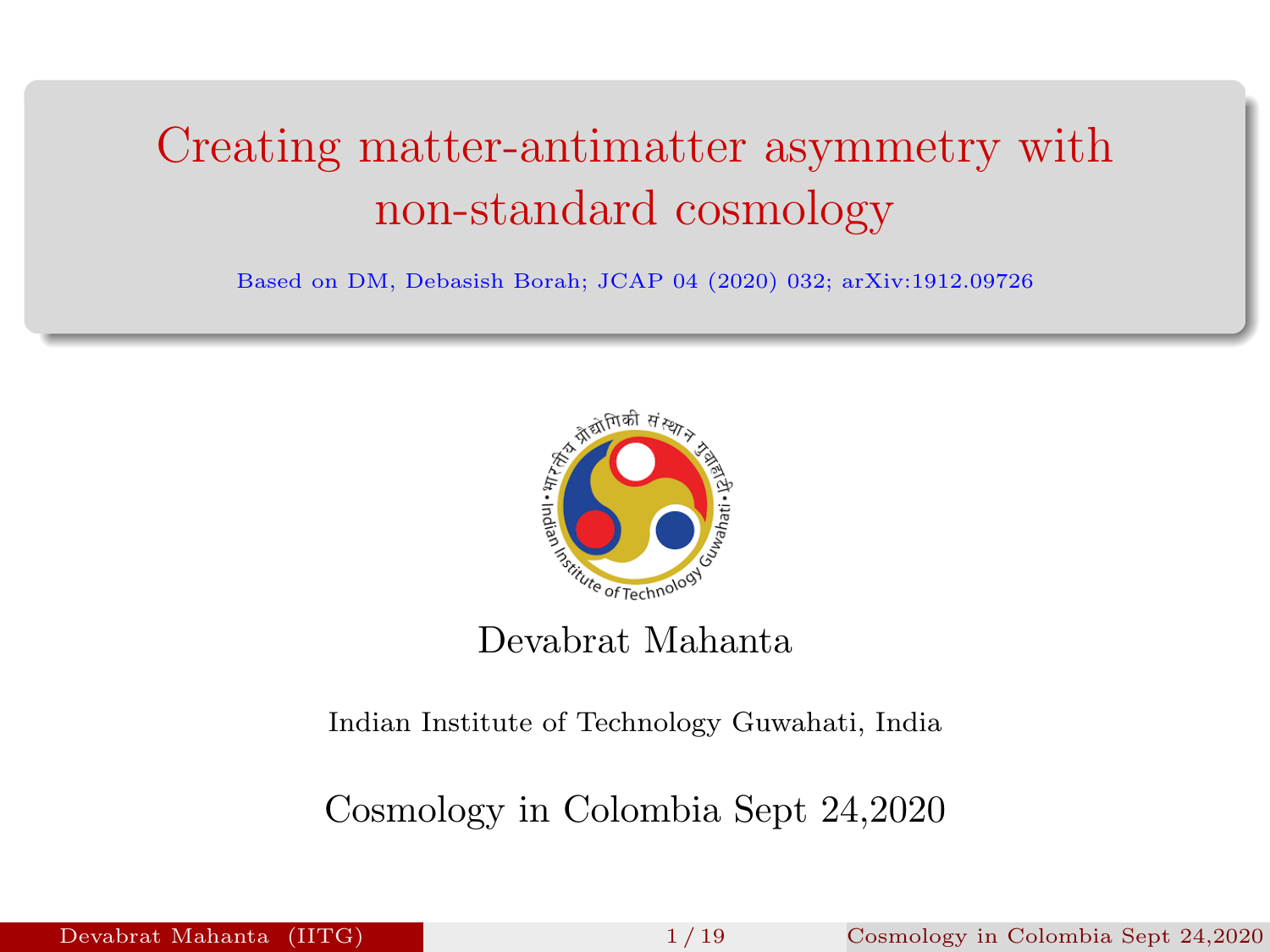### <sup>1</sup> Introduction: Matter-antimatter asymmetry Dark Matter

- <sup>2</sup> Standard calculation of asymmetry
- <sup>3</sup> Non-standard cosmology
- **4** Results and conclusions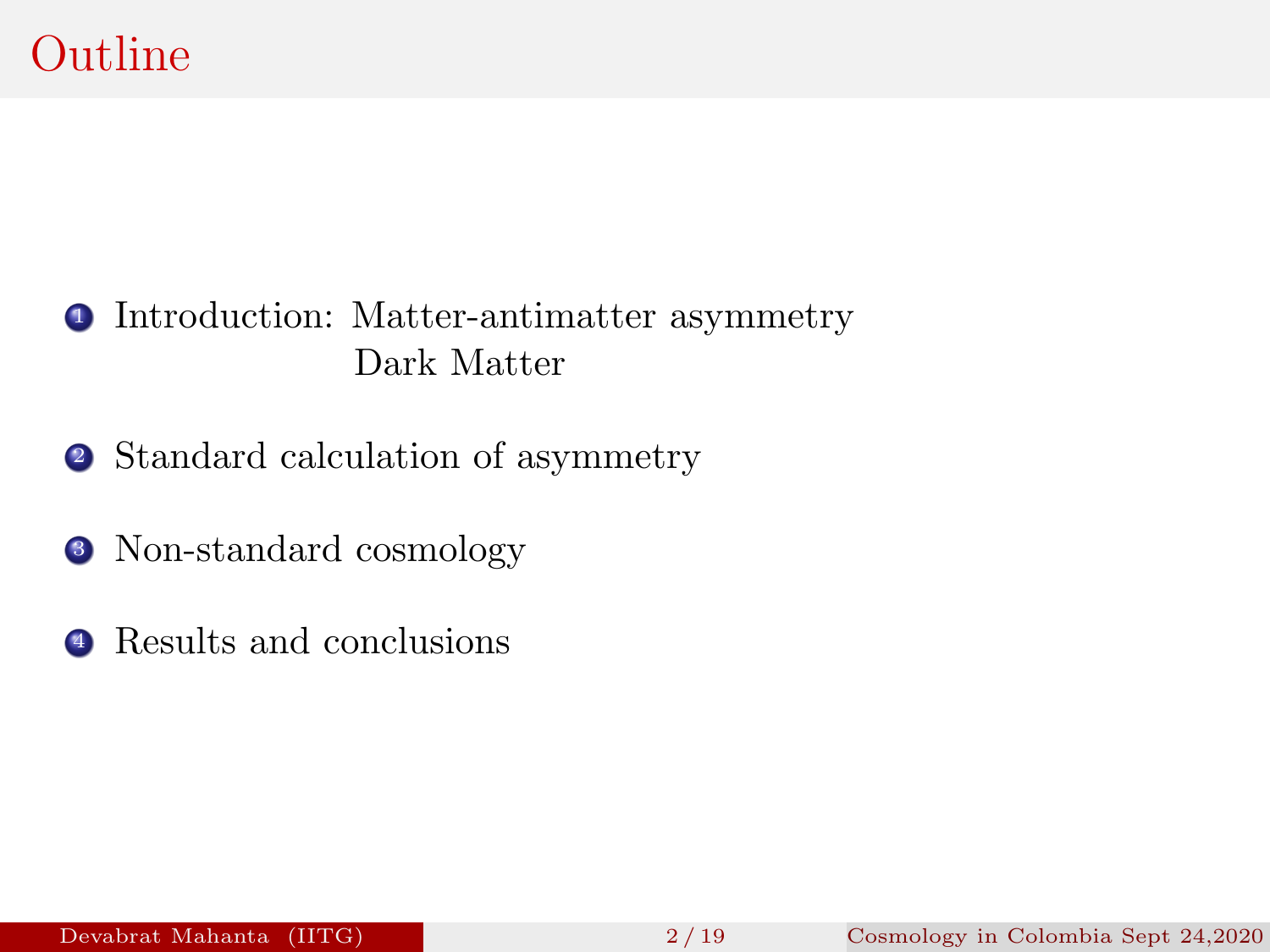# Matter-antimatter (baryon) asymmetry

• The observed BAU is often quoted in terms of baryon to photon ratio

$$
\eta_B = \frac{n_B - n_{\bar{B}}}{n_{\gamma}} = 6.04 \pm 0.08 \times 10^{-10}
$$

### (Planck 2018)

- The three basic ingredients necessary to generate a net baryon asymmetry from an initially baryon symmetric Universe (Sakharov 1967):
	- **1** Baryon number (B) violation  $X \rightarrow Y + B$
	- **2** C and CP violation  $\Gamma(X \to Y + B) \neq \Gamma(\bar{X} \to \bar{Y} + \bar{B})$
	- **3** Departure from thermal equilibrium.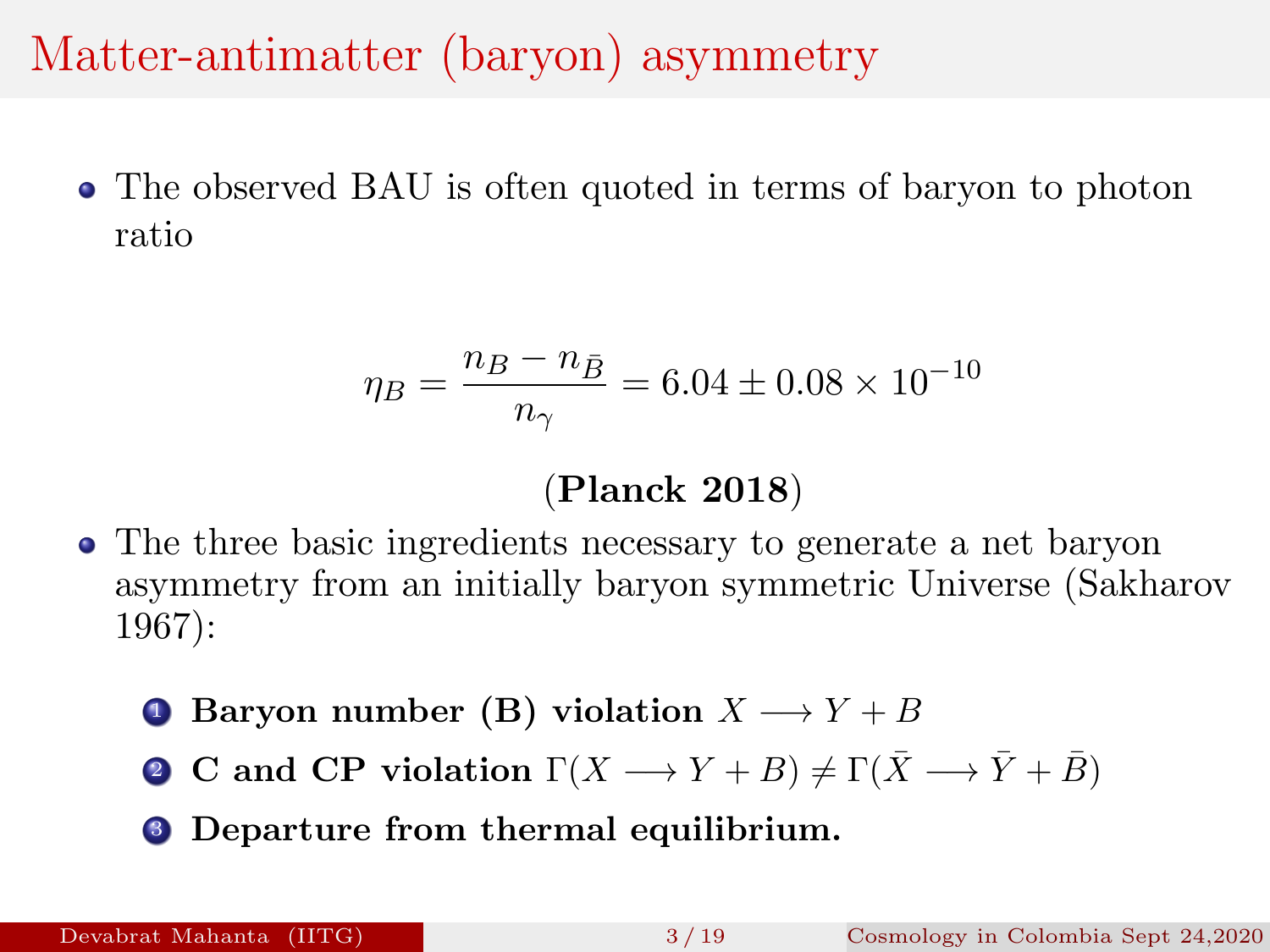# Baryogenesis from Leptogenesis

Out of equilibrium decays of right handed neutrinos (Fukugita and Yanagida 1986)

$$
Y_{ij}\bar{L}_i\tilde{H}N_j + \frac{1}{2}M_{ij}N_iN_j
$$

CP violation due to phases in Yukawa couplings Y, leads to a lepton asymmetry.

$$
\epsilon_{N_k} = \frac{\Gamma(N_k \longrightarrow lH) - \Gamma(N_k \longrightarrow \overline{l}H^*)}{\Gamma(N_k \longrightarrow lH) + \Gamma(N_k \longrightarrow \overline{l}H^*)}
$$

- At least two N are required to generate an asymmetry due to the presence of interference between tree and one loop diagrams namely, vertex diagram (Fukugita and Yanagida'86) and self energy diagram (Liu and Segre'93).
- The lepton asymmetry gets converted into baryon asymmetry through electroweak sphalerons (Khlebnikov and Shaposhnikov'88)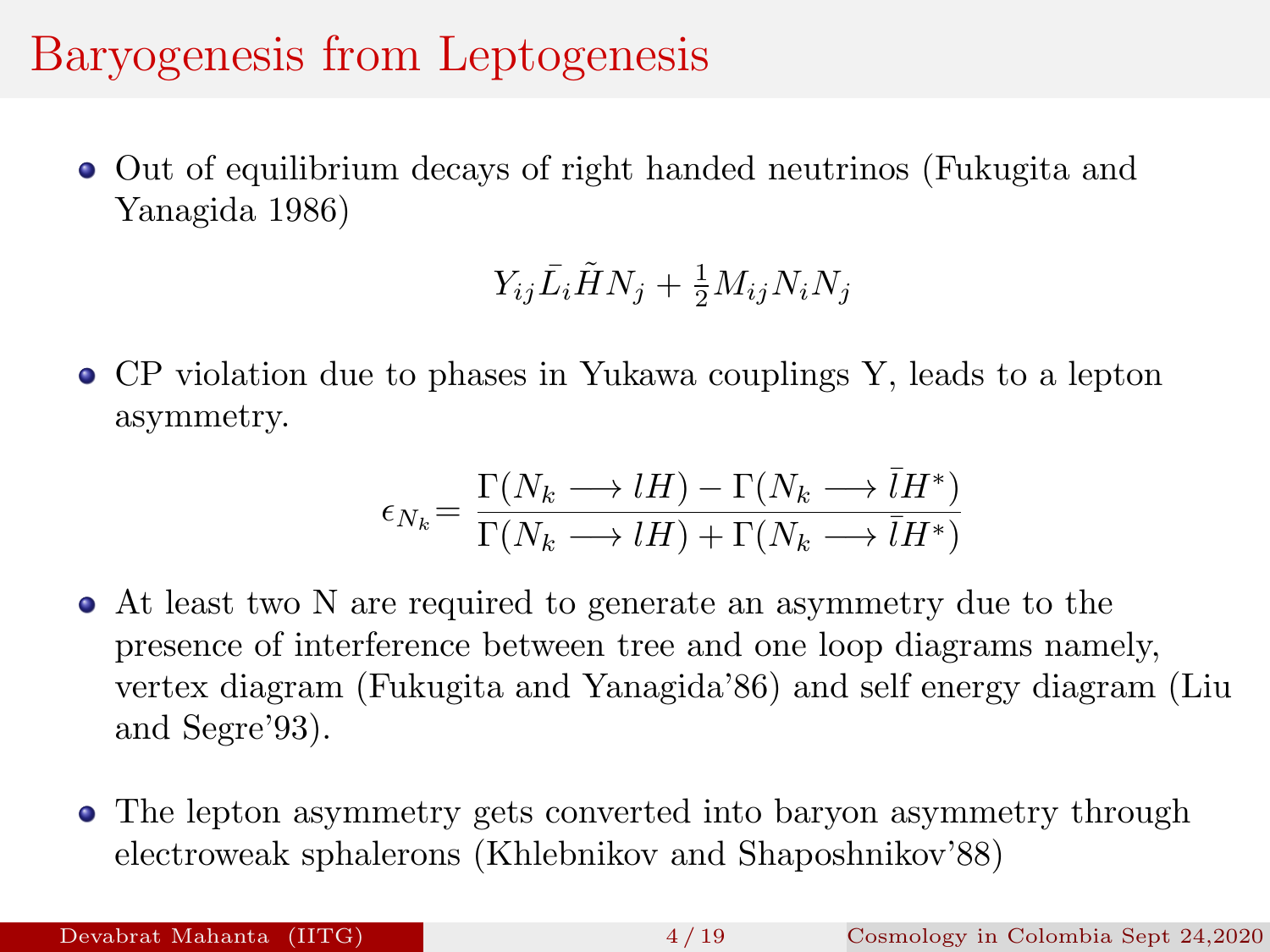### Dark matter

- Evidence of non-luminous matter in galaxy cluster by Fritz Zwicky (1933).
- In 1970 V.C. Rubin provided strong evidence for existence of dark matter from galaxy rotation curve observation.
- The power spectrum of cosmic microwave background radiation (CMBR) also provide powerful evidence in support of existence of dark matter.

$$
\Omega_{DM} h^2 = 0.12 \pm 0.001
$$
 Planck 2018

Dark matter plays a crucial role in structure formation.

However, the standard model of particle physics lacks a suitable candidate for dark matter!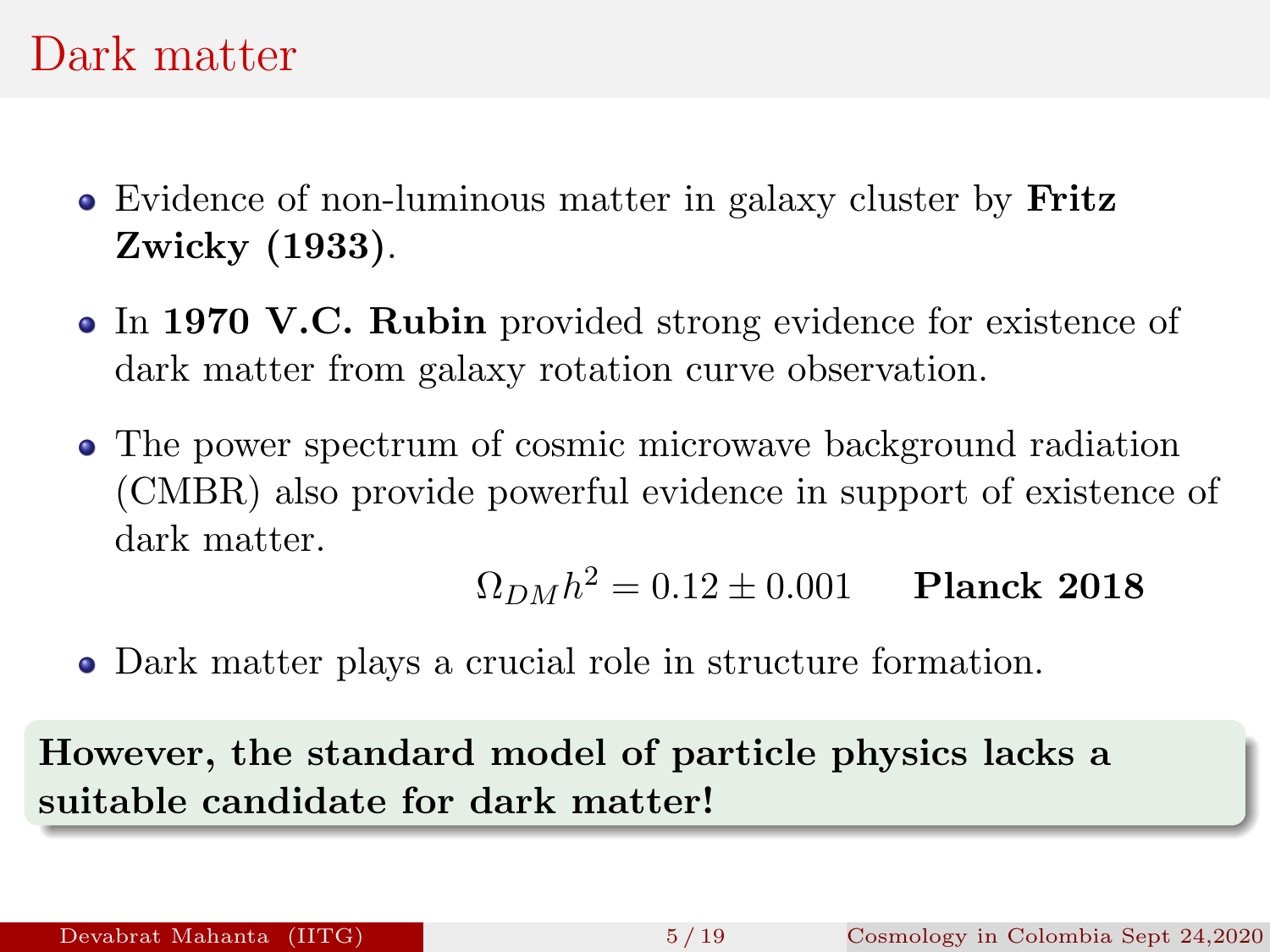### Particle dark matter: WIMP miracle

The abundance of DM which was in thermal equilibrium in the early universe can be calculated by solving the Boltzmann equation.

$$
\frac{dY}{dx} = -\frac{\lambda}{z^2} (Y^2 - Y_{eq}^2)
$$
\n<sup>(1)</sup>

Where,  $Y = \frac{n_{DM}}{T}$ ,  $z = \frac{m_{DM}}{T}$ ,  $\lambda = \frac{m_{DM}^3 \langle \sigma v \rangle}{H(m_{DM})}$  $\frac{m_{DM}^3 \langle \sigma v \rangle}{H(m_{DM})}$  and  $H(T) = \sqrt{\frac{8\pi^3 g*}{90}}$ 90  $T^2$  $rac{1}{M_{Pl}}$ . Approximate analytical solution gives

$$
\Omega h^2 \approx \frac{3 \times 10^{-27} cm^3 s^{-1}}{\langle \sigma v \rangle} \tag{2}
$$

To satisfy the correct relic, interaction of the same strength as weak interaction is required. No overwhelming evidence from dark matter searches in experiments.

Alternate possibilities: FIMP DM/non-standard cosmology?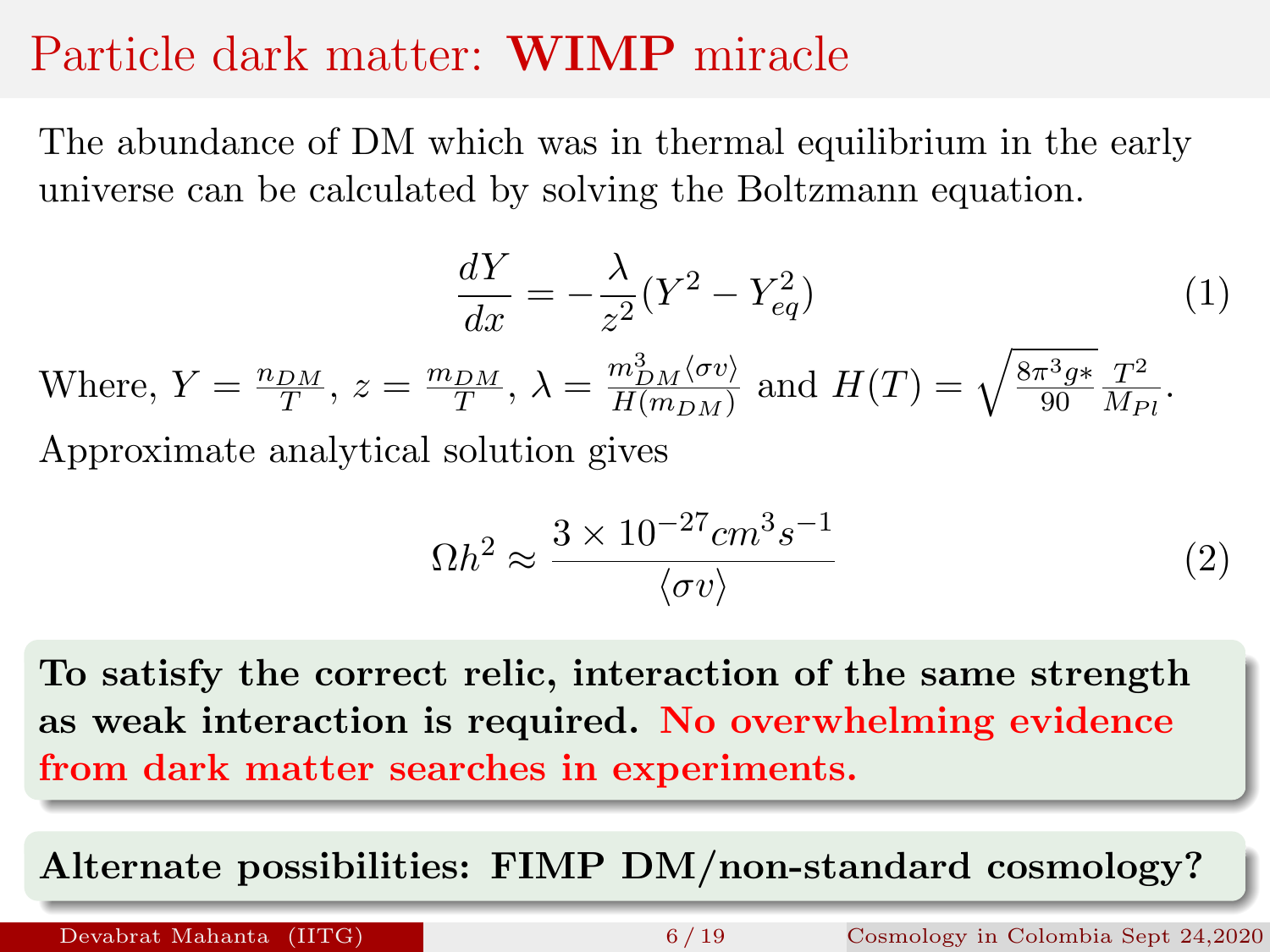# Non-standard cosmology: motivation

- Generation of DM relic and baryon asymmetry usually occurs at very high scale when the Universe was radiation dominated (in standard cosmology).
- There is no experimental evidence to suggest that the Universe was radiation dominated prior to the epoch of  $T_{BBN} \sim 1s$ .
- In terms of temperature  $T_{BBN} \sim \mathcal{O}(1MeV)$ .
- We expect dark-matter results to get changed significantly in different cosmological history [Stefano Profumo et al (2018), Nicolas Bernal et al(2019), Paola Arias et al (2019)].
- Possibility of lowering leptogenesis scale with non-standard cosmology?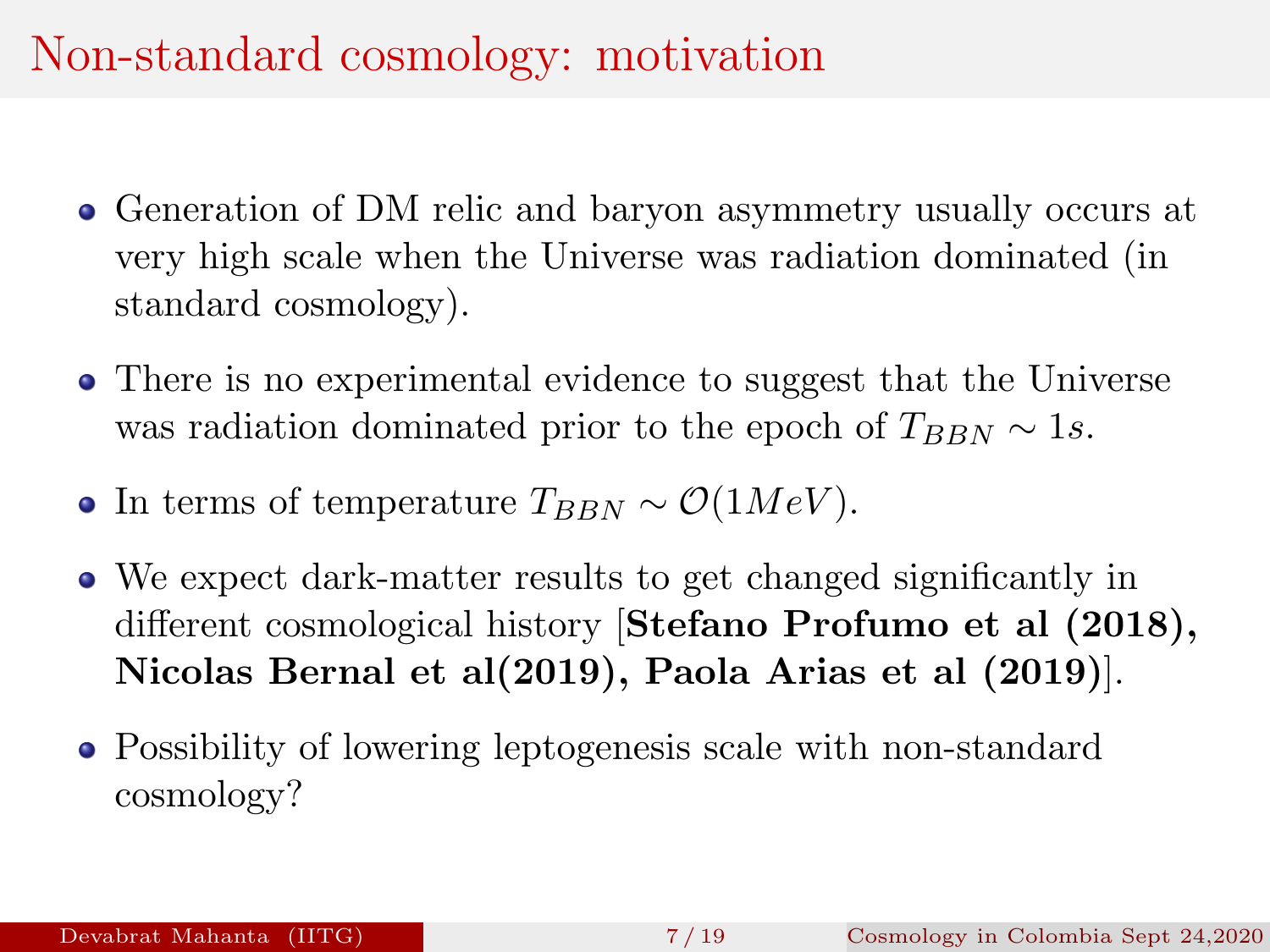### Standard leptogensis in Scotogenic model



Ernest Ma (2006)

### Devabrat Mahanta (IITG) 8 / 19 Cosmology in Colombia Sept 24,2020 8 / 19

T. Hugle et al(2018), D. Borah et al (2019)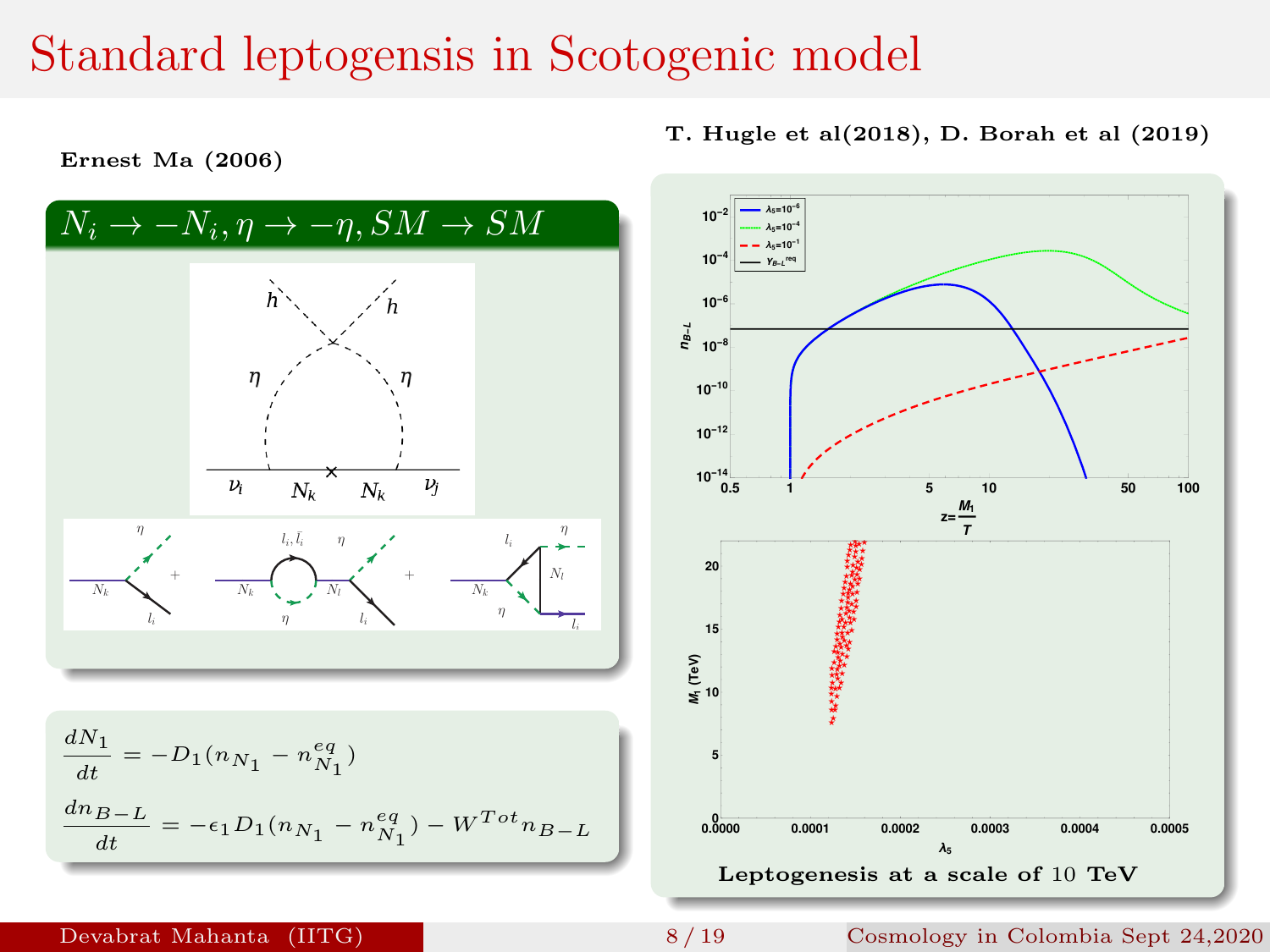# Early matter domination (EMD)

- Prior to BBN era, Universe was dominated by a scalar field.
- In priciple this field can decay to both dark sector and visible sector particles.
- This cosmological model can be characterised by two parameters,  $T_{end}$ and  $k$  $\rho_{\ell}(T = M_{\ell})$

$$
t = \frac{p_{\phi}(T - M_1)}{\rho_{rad}(T = M_1)}
$$

- The  $T_{end}$  can be constrained to the decay width of  $\phi$  in a model independent way,  $T_{end}^4 = \frac{90}{\pi^2 a_0}$  $\frac{30}{\pi^2 g_*(T_{end})} M_{Pl}^2 \Gamma_{\Phi}^2.$
- BBN constraints ,  $T_{end} \geq 4$  MeV
- The Hubble parameter can be written as  $H(T) = \sqrt{\frac{\rho_{\phi}(T) + \rho_{rad}(T)}{3M_{Pl}^2}},$

$$
H(z) = \begin{cases} \frac{\pi}{3} \sqrt{\frac{g_*}{10}} \frac{M_1^2}{M_{\text{Pl}}} \frac{1}{z^2}, & \text{if } z \leq z_{\text{eq}} \\ \frac{\pi}{3} \sqrt{\frac{g_*}{10}} \frac{M_1^2}{M_{\text{Pl}}} \sqrt{\frac{k}{z^{3(1+\omega)}}}, & \text{if } z_{\text{eq}} \leq z \leq z_{\text{end}} \\ \frac{\pi}{3} \sqrt{\frac{g_*}{10}} \frac{M_1^2}{M_{\text{Pl}}} \frac{1}{z^2}, & \text{if } z \geq z_{\text{end}}. \end{cases}
$$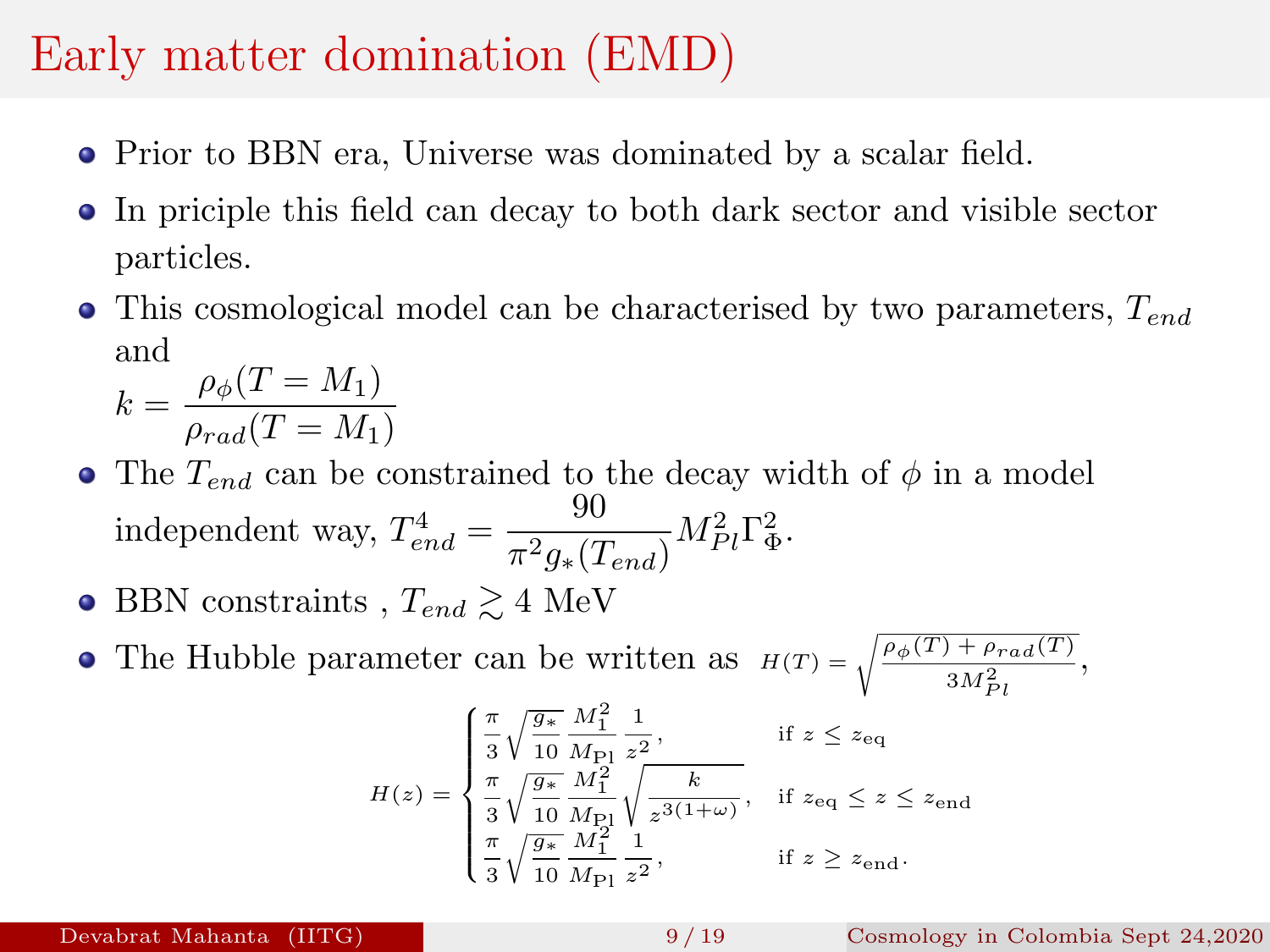This new scalar field, SM radiation (entropy density), DM density and Matter-Antimatter asymmetry evolve according to the following coupled Boltzmann equations:

$$
\frac{d\rho_{\phi}}{dt} + 3(1+\omega)H\rho_{\phi} = -\Gamma_{\phi}\rho_{\phi},\tag{3}
$$

$$
\frac{ds}{dt} + 3Hs = \frac{\Gamma_{\phi}\rho_{\phi}}{T} \left( 1 - b\frac{E}{m_{\phi}} \right) + 2\frac{E}{T} \langle \sigma v_{\text{rel}} \rangle \left( n^2 - n_{\text{eq}}^2 \right),\tag{4}
$$

$$
\frac{dn}{dt} + 3Hn = \frac{b}{m_{\phi}} \Gamma_{\phi} \rho_{\phi} - \langle \sigma v_{\text{rel}} \rangle (n^2 - n_{\text{eq}}^2),\tag{5}
$$

$$
\frac{dn_{B-L}}{dz} + \frac{n_{B-L}}{s} \frac{ds}{dz} + \frac{3n_{B-L}}{z} = -\epsilon_1 D_1(n_{N_1} - n_{N_1}^{\text{eq}}) - W^{\text{Total}} n_{B-L} \tag{6}
$$

$$
\frac{dn_{N_1}}{dz} + \frac{n_{N_1}}{s} \frac{ds}{dz} + \frac{3n_{N_1}}{z} = -D_1(n_{N_1} - n_{N_1}^{\text{eq}}). \tag{7}
$$

### Devabrat Mahanta (IITG) 10 / 19 Cosmology in Colombia Sept 24,2020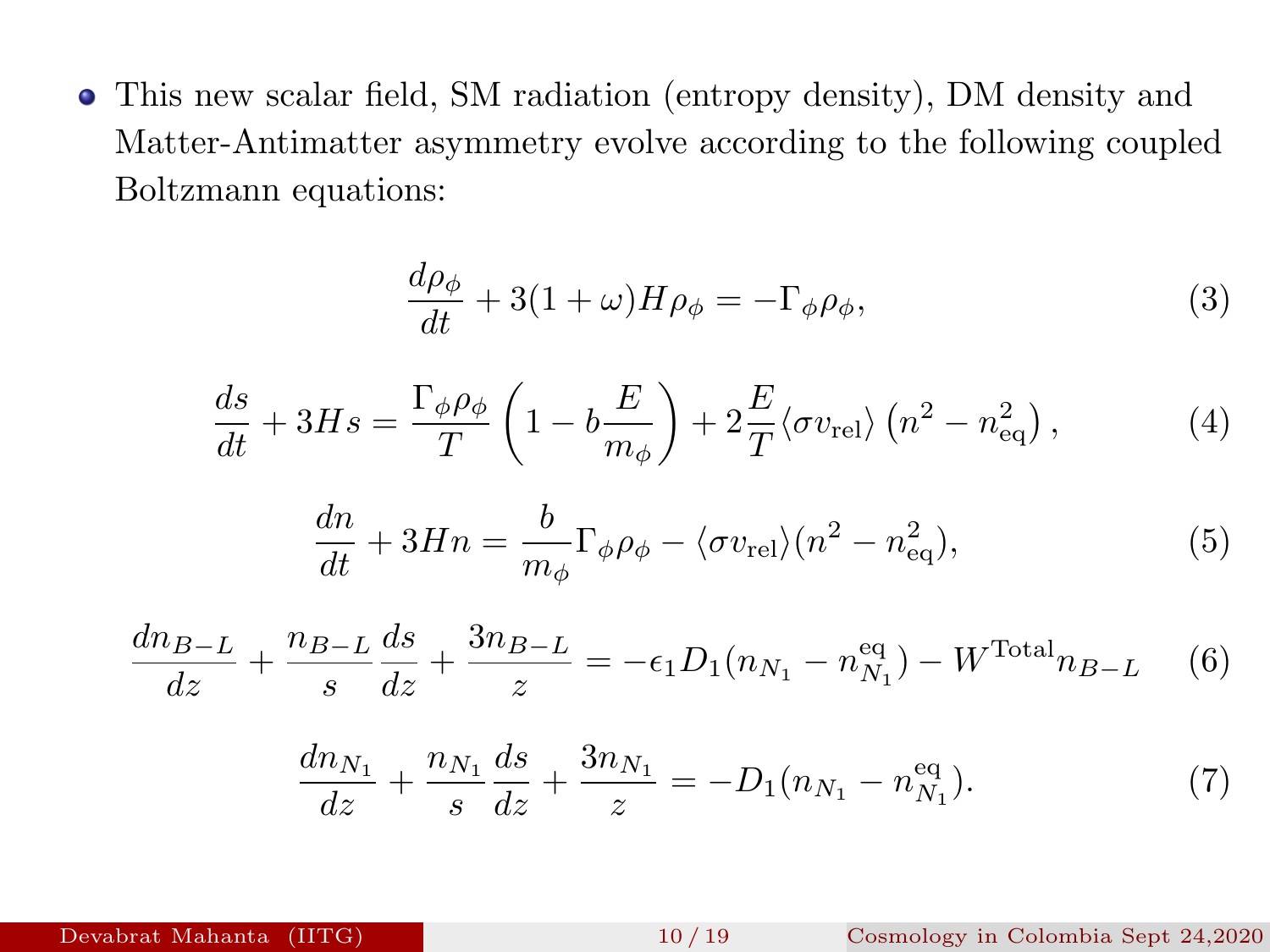



Freeze-out abundance of DM gets depleted at late epochs due to entropy injection from decays of  $\phi$ into radiation. Even with weaker interaction, one may be able to generate the correct relic.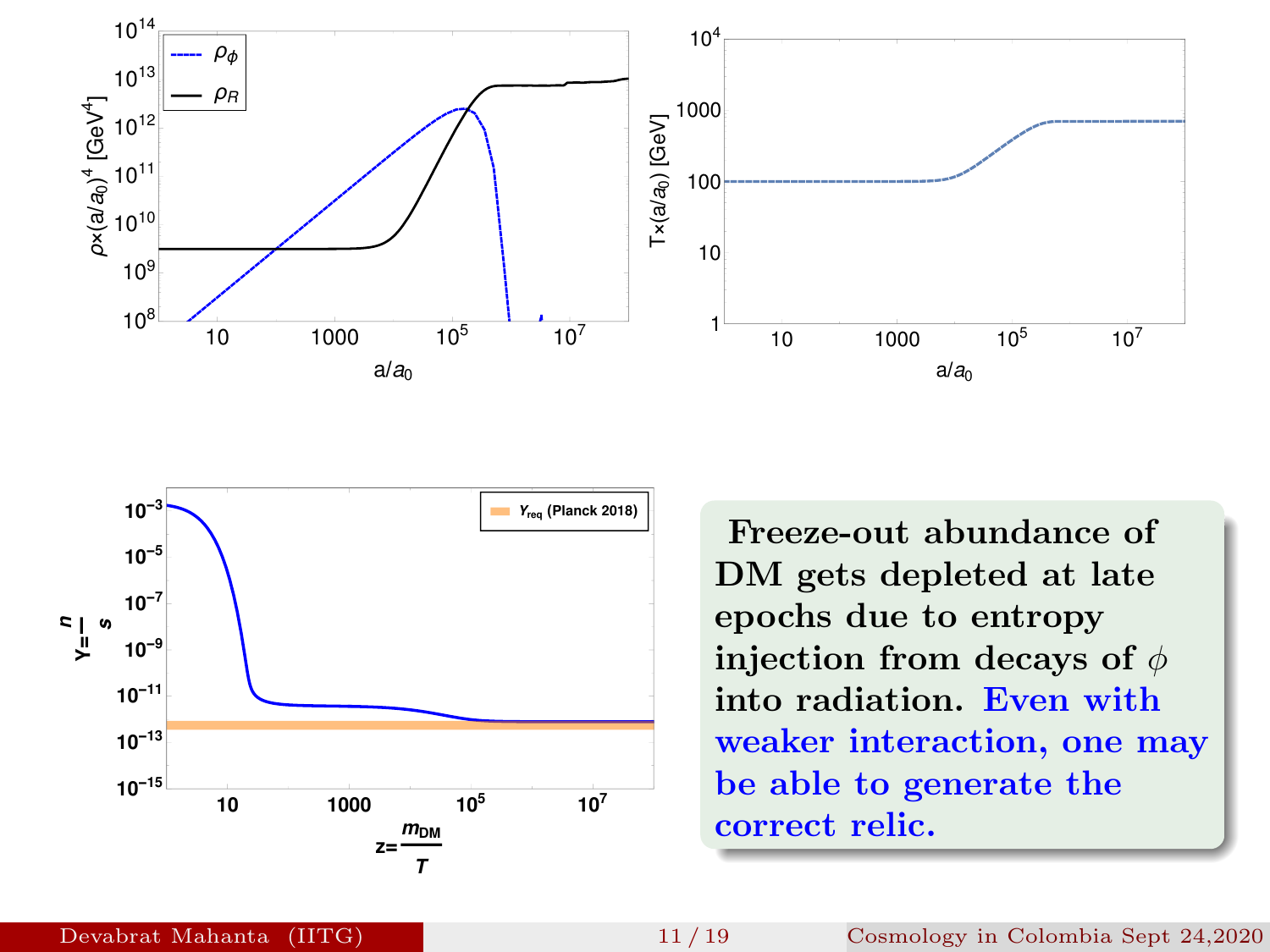## Leptogenesis with EMD



$$
T_{end} << T_{sphaleron} << T_{eq}
$$

For higher values of k more asymmetry is generated (Less washout effects). Entropy dilution and washouts decreases the asymmetry after  $\phi$  decay.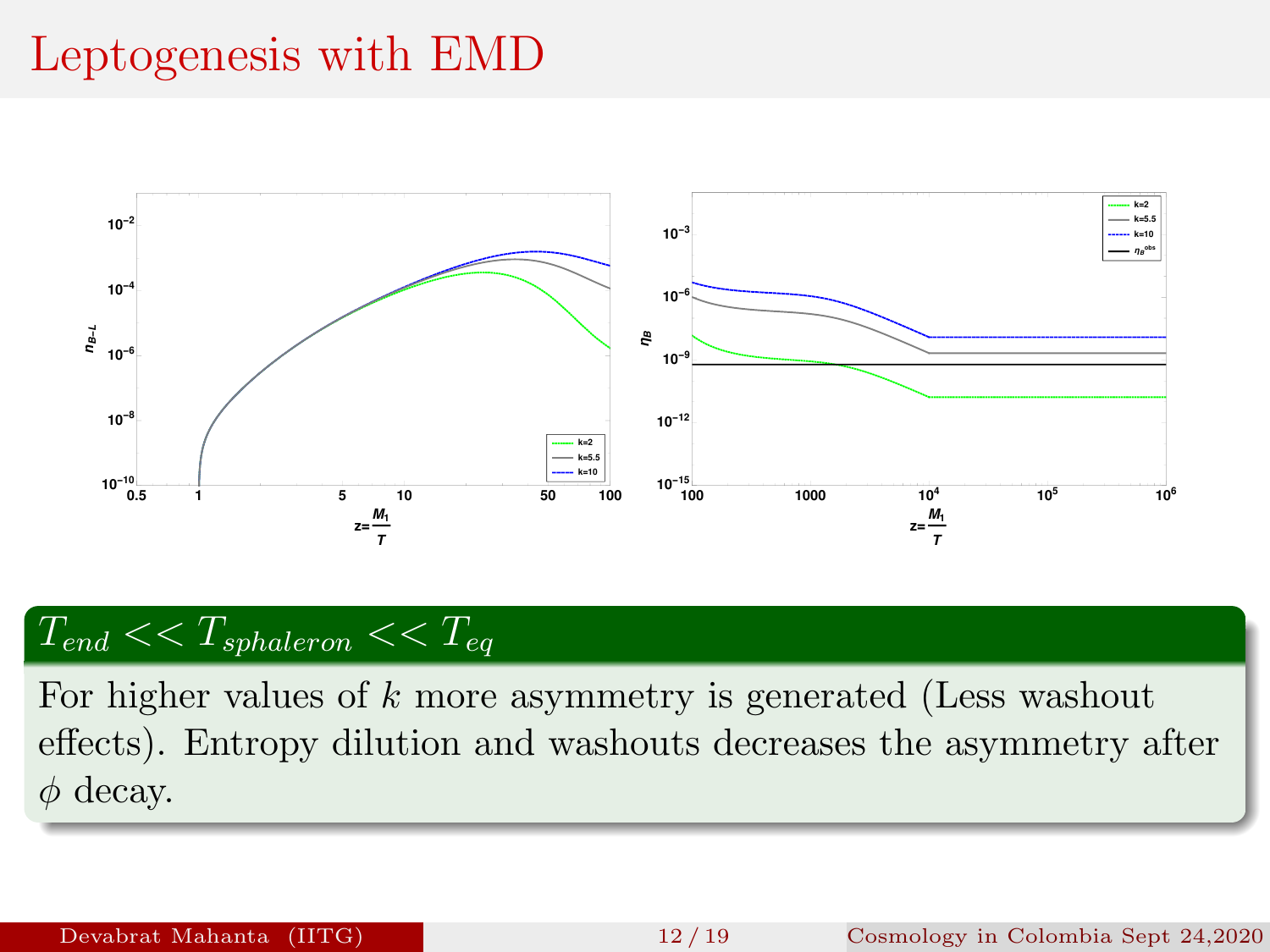

3 4 5 6 7 8 9 10

k

A larger value of the lightest active neutrino mass makes the washout effects stronger pushing the leptogensis scale up.

Leptogenesis below 10 TeV is possible.

A larger value of  $T_{end}$  requires a smaller value of  $k$ , as the entropy dilution effects are more dominant for earlier epochs.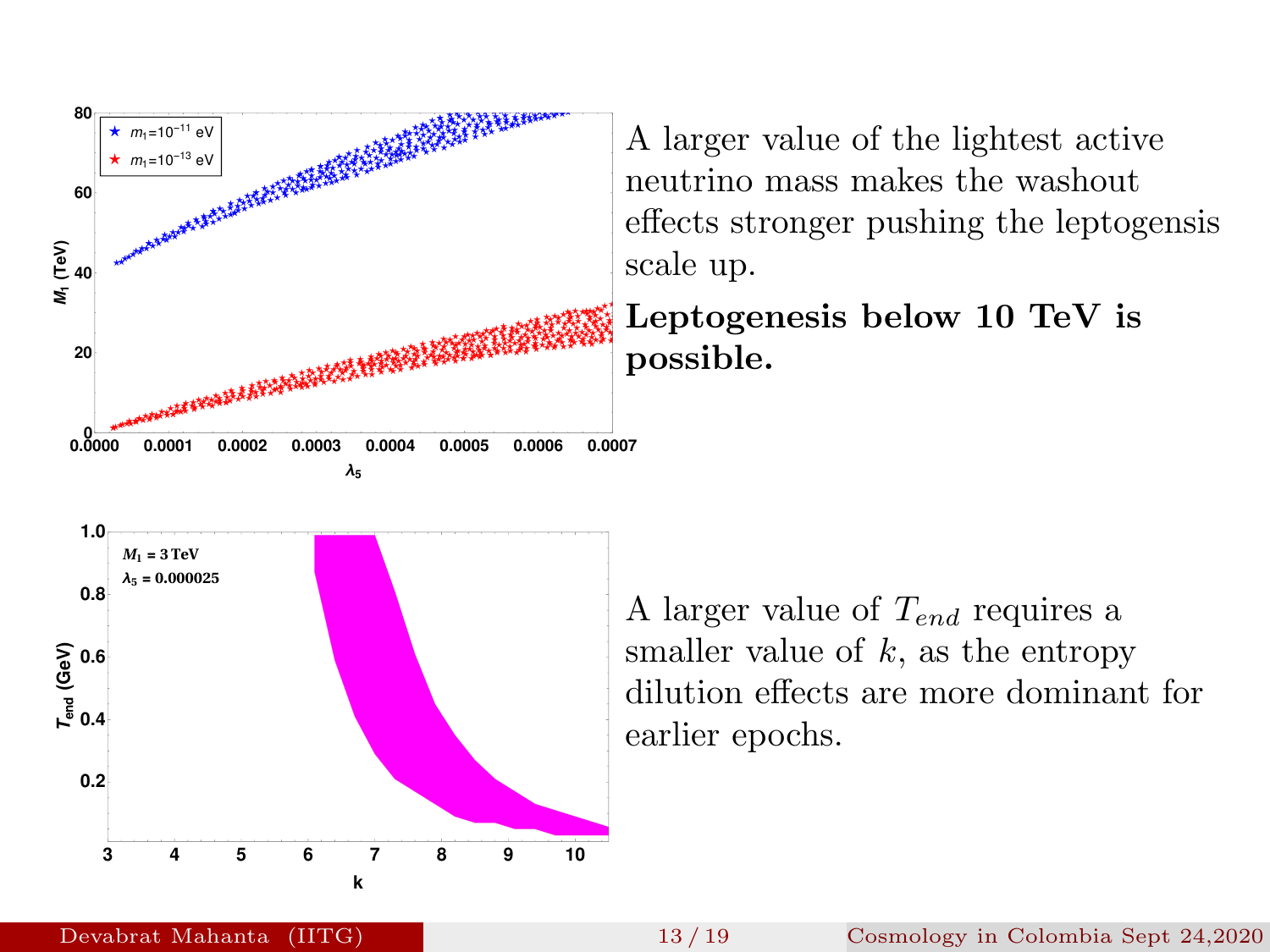## Fast expanding Universe

• Prior to the BBN era, Universe was dominated by a scalar field whose energy density red-shifts faster than radiation

$$
\rho_{\phi} \propto a^{-(4+n)}
$$

$$
\rho(T) = \rho_{\phi}(T) + \rho_{rad}(T) = \rho_{rad}(T) \left[ 1 + \frac{g_*(T_r)}{g_*(T)} \left( \frac{g_{*s}(T)}{g_{*s}(T_r)} \right)^{(4+n)/3} \left( \frac{T}{T_r} \right)^n \right]
$$

$$
H(T) \simeq \frac{\pi g_*^{1/2}(T)T^2}{3\sqrt{10}M_{\text{Pl}}} \left[ 1 + \left( \frac{g_*(T)}{g_*(T_r)} \right)^{(1+n)/3} \left( \frac{T}{T_r} \right)^n \right]^{1/2}
$$

- The energy density drops below that of radiation before the BBN epoch.
- The field behaves like a spectator only, affecting total energy density and hence the Hubble expansion rate.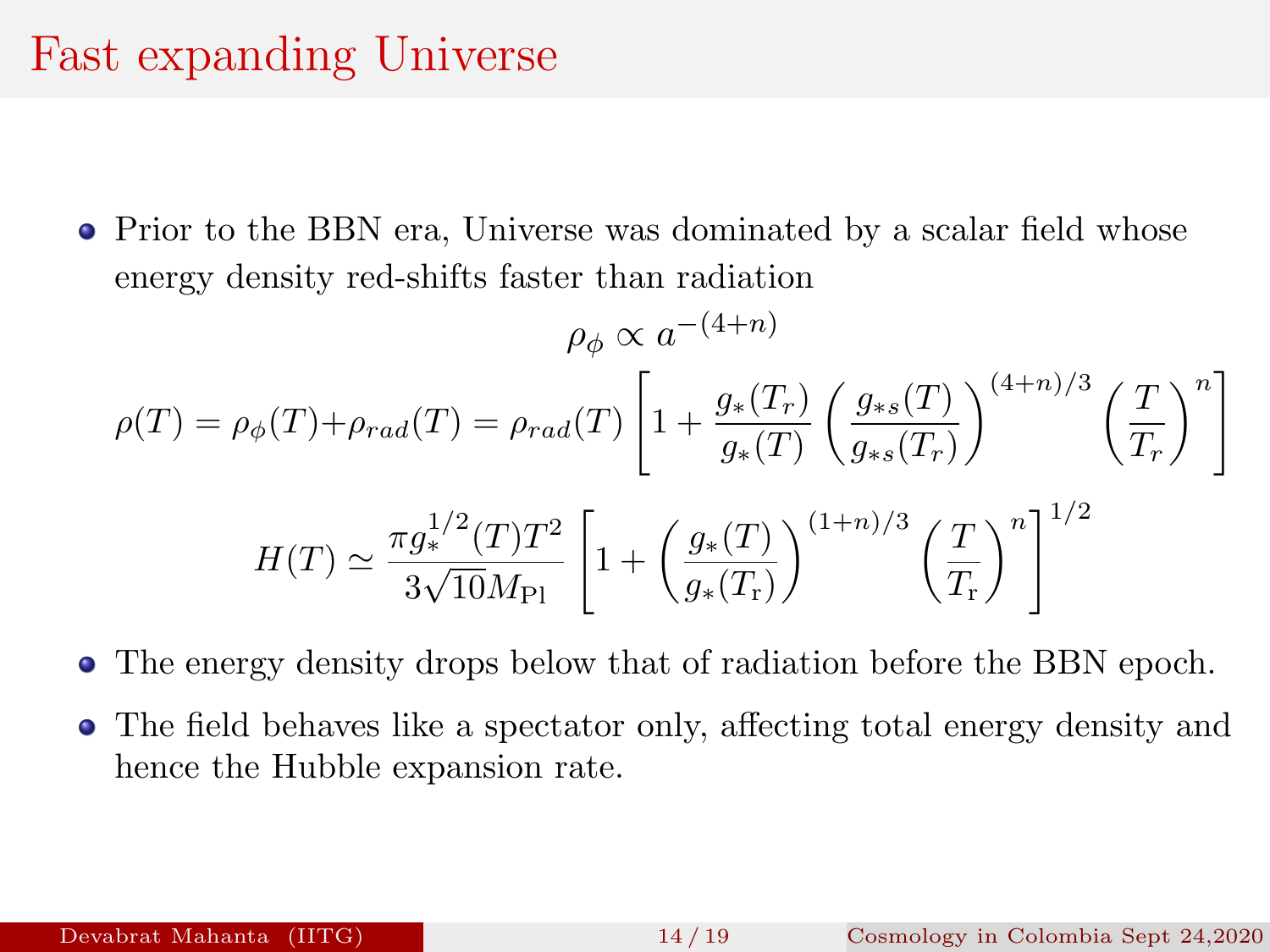### Boltzmann equation for DM

$$
\frac{dY}{dz} = -A \frac{\langle \sigma v_{\text{rel}} \rangle}{z^3 L [n, z, z_r]} [Y^2 - Y_{\text{eq}}^2], A = \frac{s(z = 1)}{H_{\text{rad}}(z = 1)} = \frac{2\sqrt{2}\pi}{3\sqrt{5}} g_*^{1/2} m_{\text{DM}} M_{\text{Pl}}
$$

$$
L\left[n,z,z_r\right] = (n+4)\left[\frac{1}{z^4} + \left(\frac{g_*(z)}{g_*(z_r)}\right)^{(1+n)/3} \frac{z_r^n}{z^{n+4}}\right]^{3/2} \left[\frac{4}{z^5} + (4+n)\left(\frac{g_*(z)}{g_*(z_r)}\right)^{(1+n)/3} \frac{z_r^n}{z^{n+5}}\right]^{-1}
$$

### Boltzmann equations for Leptogensis

$$
\frac{dn_{N_1}}{dz} = D_1'(n_{N_1} - n_{N_1}^{\text{eq}}), \quad \frac{dn_{B-L}}{dz} = -\epsilon_1 D_1'(n_{N_1} - n_{N_1^{\text{eq}}}) - W_{\text{Total}}' n_{B-L}
$$

$$
D_1' = K_1 \frac{\kappa_1(z)}{\kappa_2(z)} \frac{1}{L[n, z, z_r]}
$$

 $T_r(z_r)$  corresponds to the epoch at which radiation overcomes  $\phi$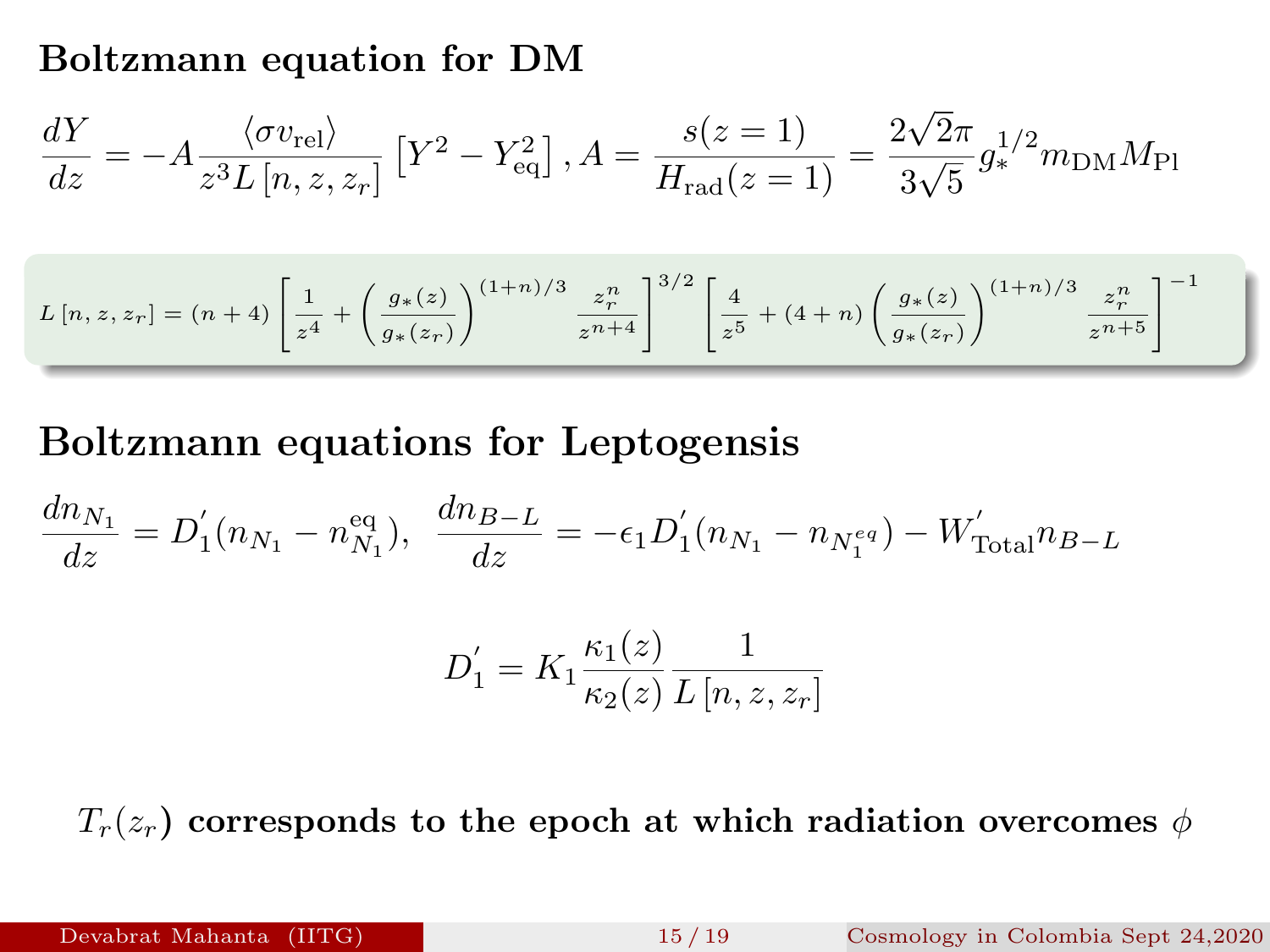

DM annihilation redshifts slower than Hubble and hence can keep annihilating even after freeze-out, further depleting the abundance! An under-abundant DM scenario in standard scenario can be revived in FEU.

The generation of asymmetry slowed down because of faster expansion.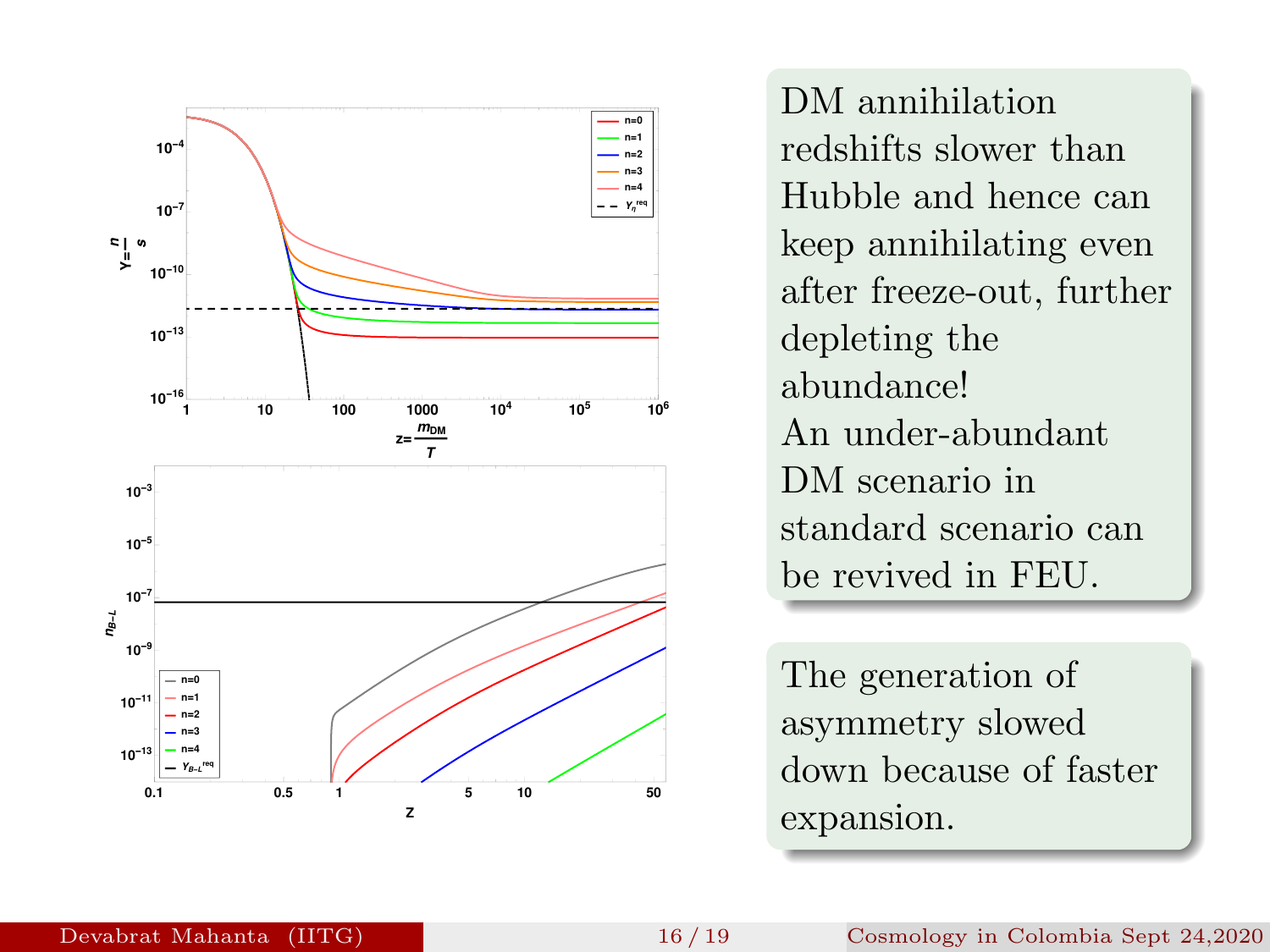

The scale of leptogenesis is pushed up slightly compared to the standard scenario.

Since required asymmetry must be created before sphaleron temperature it puts strong constraints on the FEU scenario.

For larger values  $n$ , we require large  $M_1$  to satisfy the correct baryon asymmetry.

Large  $T_r$  pushes the Leptogenesis more towards usual radiation like.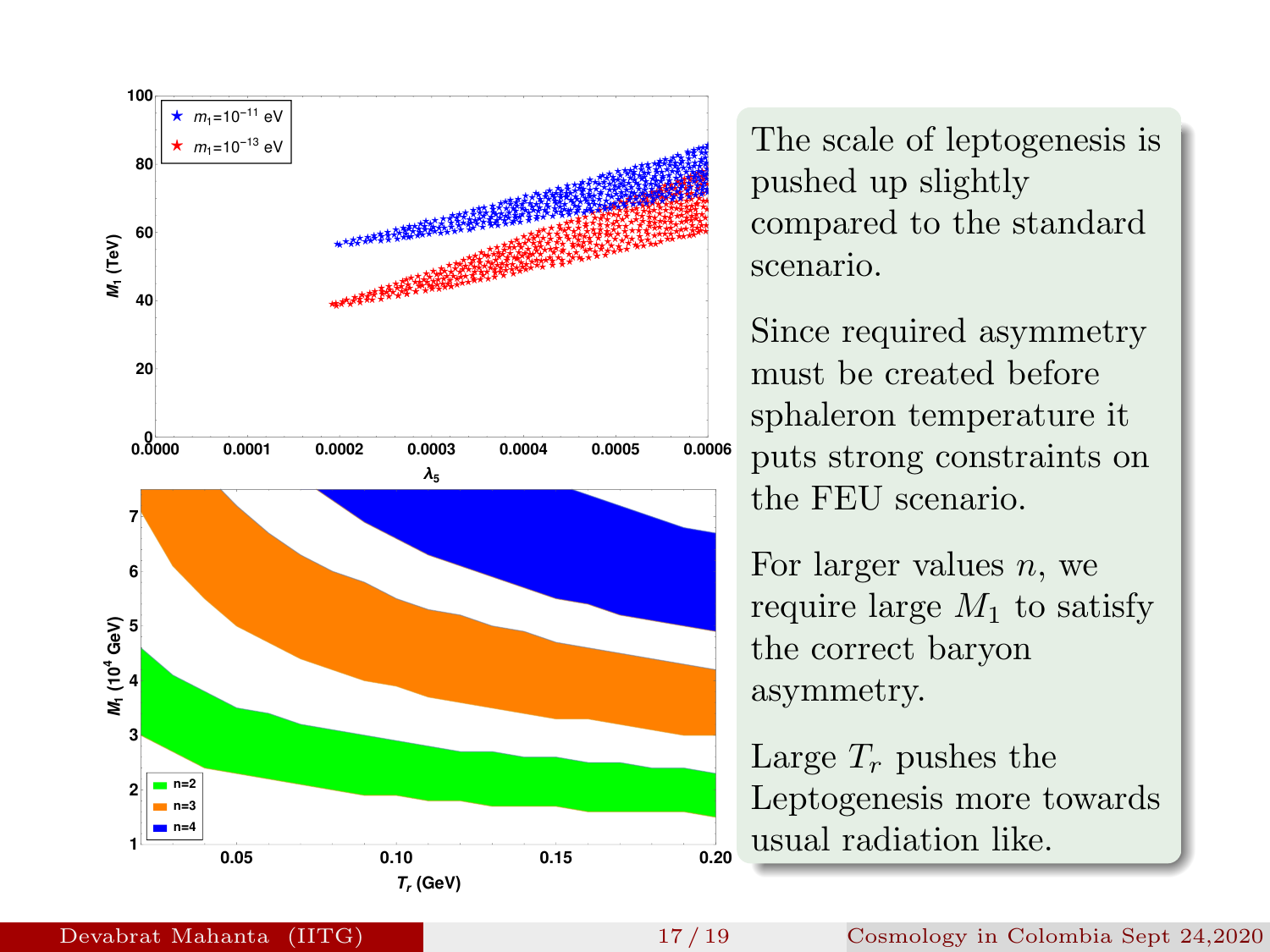### **Conclusions**

- Non-standard cosmology can significantly affect high scale phenomena before the epoch of BBN like generation of baryon asymmetry, dark matter.
- The scale of leptogenesis can be either lower or higher compared to the standard scenario, depending upon the details of non-standard history.
- Non-standard cosmological phase can arise in several inflationary models after the end of slow roll (e.g., Quintessential inflation, Starobinsky inflation, see 2006.02442, 2004.13706)
- Non-standard cosmology can have interesting implications for gravitational waves generated primordially or at cosmic phase transitions (see 1905.10410, 2007.08537).
- Non-standard cosmology has also received attention in the light of Hubble tension (discrepancies between low and high redshift measurements, see 1908.03663).